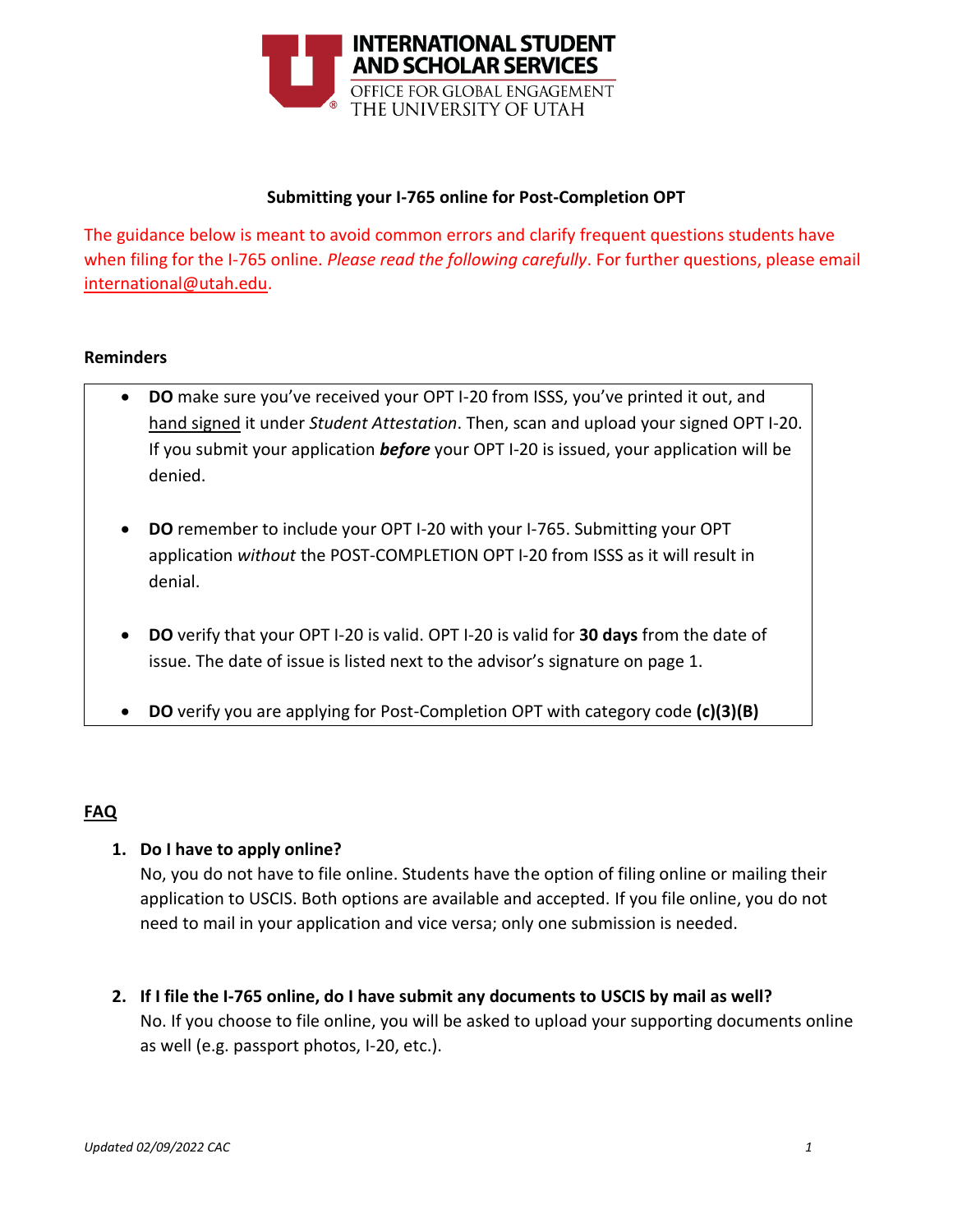

## 3. **Will my application be processed faster if I file online?**

No, processing takes an average 3 months or more for both online and paper applications. The benefits of filing online include getting a faster receipt number and not needing to mail your documents. You will be able to track your application online.

4. **Will I get a receipt number (case number) right away?**

Yes, you will receive your receipt number shortly after clicking "Submit."

5. **How can I pay the filing fee online?**

At the end of the online application, you will be have the option of paying the fee using a credit card, debit card, or bank withdrawal.

- 6. **If I file online, will all follow up documents (e.g. RFE, decisions) be sent electronically?** You will been notified through the online USCIS application system. You will also be mailed a copy of the document. Please check your email and mail *every day*.
- 7. **If I file by paper, can I still access the online USCIS account?**

Yes, you will need to create an account on *my.uscis.gov* and click "Add a paper-filed case".

### 8. **What type of passport photo can I upload?**

You can upload a scanned photo that meets the [U.S. Dept of State Photo Requirements.](https://travel.state.gov/content/travel/en/us-visas/visa-information-resources/photos.html) It must be a JPG, JPEG or PNG file. The photo should be a recent photo that you have not previously used for a passport or other immigration documents.

9. **I have questions about the OPT timeline and my application window.** Please visit the **OPT** guide for more detailed information.

# 10. **What kind of questions will be asked on the online I-765?**

The questions asked on the online version of the I-765 are similar to the ones asked on the I-765 PDF form. To learn more about those questions and to see an example, please view our [sample I-765.](https://isss.utah.edu/forms-publications/documents/f-1-student-opt-i-765-sample.pdf)